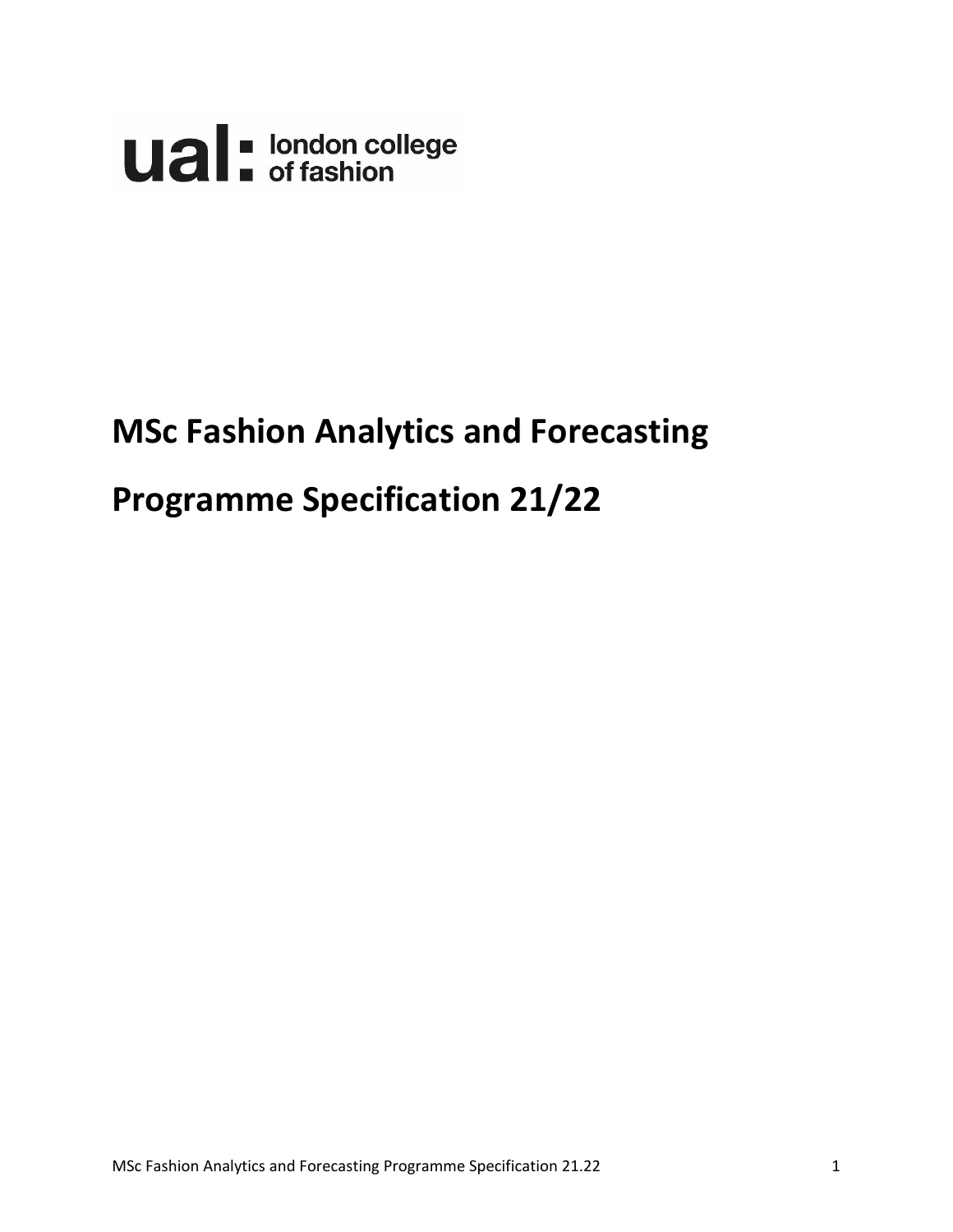| <b>Awarding Body</b>                        | University of the Arts London                                                                                                                                                                                                                                                                                                                                                                                                                                                                                                   |  |  |  |
|---------------------------------------------|---------------------------------------------------------------------------------------------------------------------------------------------------------------------------------------------------------------------------------------------------------------------------------------------------------------------------------------------------------------------------------------------------------------------------------------------------------------------------------------------------------------------------------|--|--|--|
| <b>College</b>                              | London College of Fashion                                                                                                                                                                                                                                                                                                                                                                                                                                                                                                       |  |  |  |
| <b>School</b>                               | <b>Fashion Business School</b>                                                                                                                                                                                                                                                                                                                                                                                                                                                                                                  |  |  |  |
| Programme                                   | LCF Leadership and Management Programme (L070)                                                                                                                                                                                                                                                                                                                                                                                                                                                                                  |  |  |  |
| <b>Course AOS Code</b>                      | LCFMSFAFD01                                                                                                                                                                                                                                                                                                                                                                                                                                                                                                                     |  |  |  |
| <b>FHEQ Level</b>                           | Level 7 Masters                                                                                                                                                                                                                                                                                                                                                                                                                                                                                                                 |  |  |  |
| <b>Course Credits</b>                       | 180                                                                                                                                                                                                                                                                                                                                                                                                                                                                                                                             |  |  |  |
| <b>Mode</b>                                 | <b>Full Time, Distance Learning</b>                                                                                                                                                                                                                                                                                                                                                                                                                                                                                             |  |  |  |
| <b>Duration of Course</b>                   | 1 year                                                                                                                                                                                                                                                                                                                                                                                                                                                                                                                          |  |  |  |
| <b>Valid From</b>                           | September 1st 2021                                                                                                                                                                                                                                                                                                                                                                                                                                                                                                              |  |  |  |
|                                             | <b>QAA Subject Benchmark</b> Business and Management                                                                                                                                                                                                                                                                                                                                                                                                                                                                            |  |  |  |
| <b>Collaboration</b>                        | N/A                                                                                                                                                                                                                                                                                                                                                                                                                                                                                                                             |  |  |  |
| <b>UAL Subject</b><br><b>Classification</b> | Business & management, and science, Fashion business                                                                                                                                                                                                                                                                                                                                                                                                                                                                            |  |  |  |
| <b>JACS Code</b>                            | N210 - Management techniques                                                                                                                                                                                                                                                                                                                                                                                                                                                                                                    |  |  |  |
| <b>UCAS Code</b>                            | N/A                                                                                                                                                                                                                                                                                                                                                                                                                                                                                                                             |  |  |  |
| <b>PSRB</b>                                 | N/A                                                                                                                                                                                                                                                                                                                                                                                                                                                                                                                             |  |  |  |
| Work placement offered N/A                  |                                                                                                                                                                                                                                                                                                                                                                                                                                                                                                                                 |  |  |  |
| <b>Course Entry</b><br><b>Requirements</b>  | The standard entry requirements for this course are as<br>follows:                                                                                                                                                                                                                                                                                                                                                                                                                                                              |  |  |  |
|                                             | • An Honours degree at 2.1 or above in a related<br>discipline (e.g., any Fashion Business School<br>undergraduate course, or undergraduate courses<br>from other institutions in Business, Marketing or<br>Management, or with a Product, Enterprise or<br>Quantitative focus).<br>• OR equivalent qualifications.<br>. OR applicants with a degree in another subject may<br>be considered, depending on the strength of the<br>application. We welcome applications from<br>graduates with qualifications in broader fashion |  |  |  |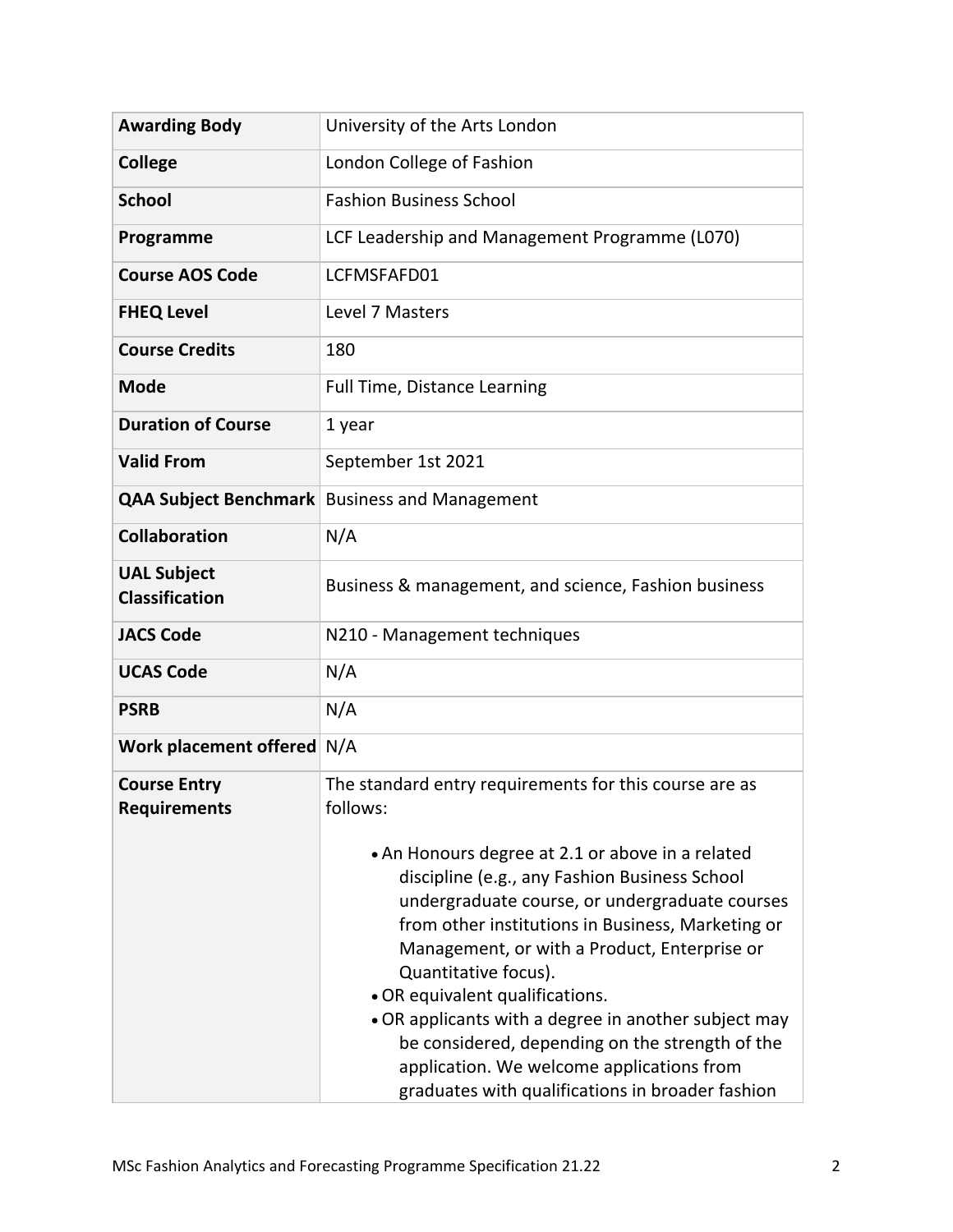|                           | and creative subjects who can demonstrate an<br>aptitude for using data and data analytics to<br>support effective decision making.                                                                                                                                                                                                                                                                                                                                                                                                                                                                                                                                     |  |  |  |  |
|---------------------------|-------------------------------------------------------------------------------------------------------------------------------------------------------------------------------------------------------------------------------------------------------------------------------------------------------------------------------------------------------------------------------------------------------------------------------------------------------------------------------------------------------------------------------------------------------------------------------------------------------------------------------------------------------------------------|--|--|--|--|
|                           | 1. APEL (Accreditation of Prior (Experiential) Learning)                                                                                                                                                                                                                                                                                                                                                                                                                                                                                                                                                                                                                |  |  |  |  |
|                           | Applicants who do not meet these course entry<br>requirements may still be considered in exceptional cases.<br>The course team will consider each application that<br>demonstrates additional strengths and alternative evidence.<br>This might, for example, be demonstrated by:                                                                                                                                                                                                                                                                                                                                                                                       |  |  |  |  |
|                           | • Related academic or work experience (minimum of<br>three years)<br>• The quality of the personal statement<br>• A strong academic or other professional reference<br>• OR a combination of these factors                                                                                                                                                                                                                                                                                                                                                                                                                                                              |  |  |  |  |
|                           | Each application will be considered on its own merit but we<br>cannot guarantee an offer in every case.                                                                                                                                                                                                                                                                                                                                                                                                                                                                                                                                                                 |  |  |  |  |
|                           | 2. English Language Requirements                                                                                                                                                                                                                                                                                                                                                                                                                                                                                                                                                                                                                                        |  |  |  |  |
|                           | IELTS level 7.0 with a minimum of 6.0 in reading, writing,<br>listening and speaking. Please check our main <b>English</b><br>Language Requirements.                                                                                                                                                                                                                                                                                                                                                                                                                                                                                                                    |  |  |  |  |
| <b>Selection Criteria</b> | • Sufficient prior knowledge and experience of and/or<br>potential in a specialist subject area to be able to<br>successfully complete the programme of study and<br>have an academic or professional background in a<br>relevant subject for the Master's.<br>• An aptitude for, or clear interest in, quantitative<br>research, applied statistics, data analytics, data<br>mining, machine learning, big data analytics, or<br>forecasting from a fashion business context.<br>• A willingness to work as a team player.<br>· Good language skills in reading, writing, listening and<br>speaking.<br>. The ability to work independently and be self-<br>motivated. |  |  |  |  |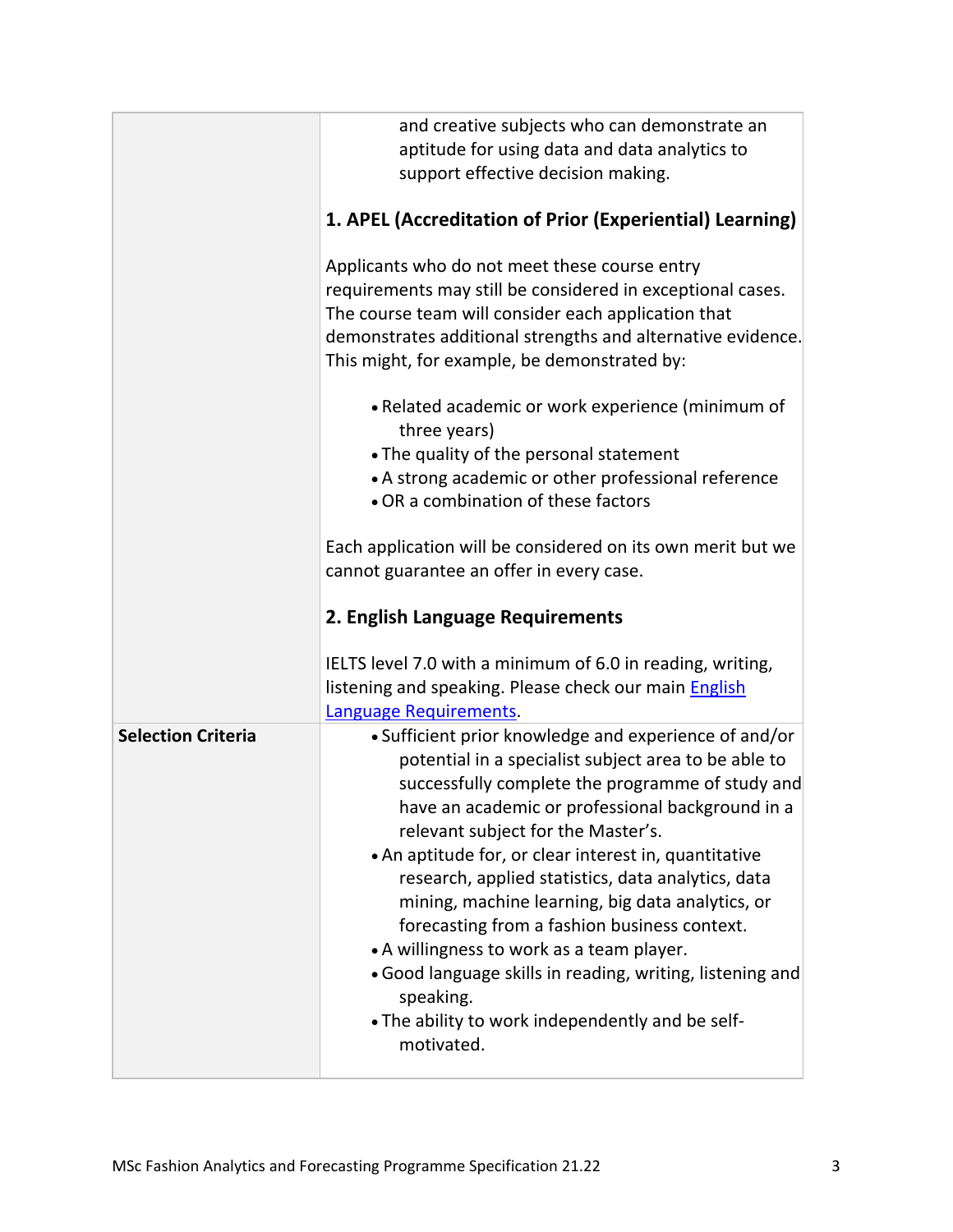| <b>Scheduled Learning and</b><br><b>Teaching</b> | During your course you will engage with learning and<br>teaching that includes both online and face-to-face modes.<br>The advertised scheduled activity for the course will be<br>delivered through a combination of live, synchronous and<br>asynchronous on-line learning. Scheduled learning and<br>teaching activity may include lectures, seminars, studio and<br>workshop briefings, tutorials, external visits and project |
|--------------------------------------------------|-----------------------------------------------------------------------------------------------------------------------------------------------------------------------------------------------------------------------------------------------------------------------------------------------------------------------------------------------------------------------------------------------------------------------------------|
|                                                  | briefings.                                                                                                                                                                                                                                                                                                                                                                                                                        |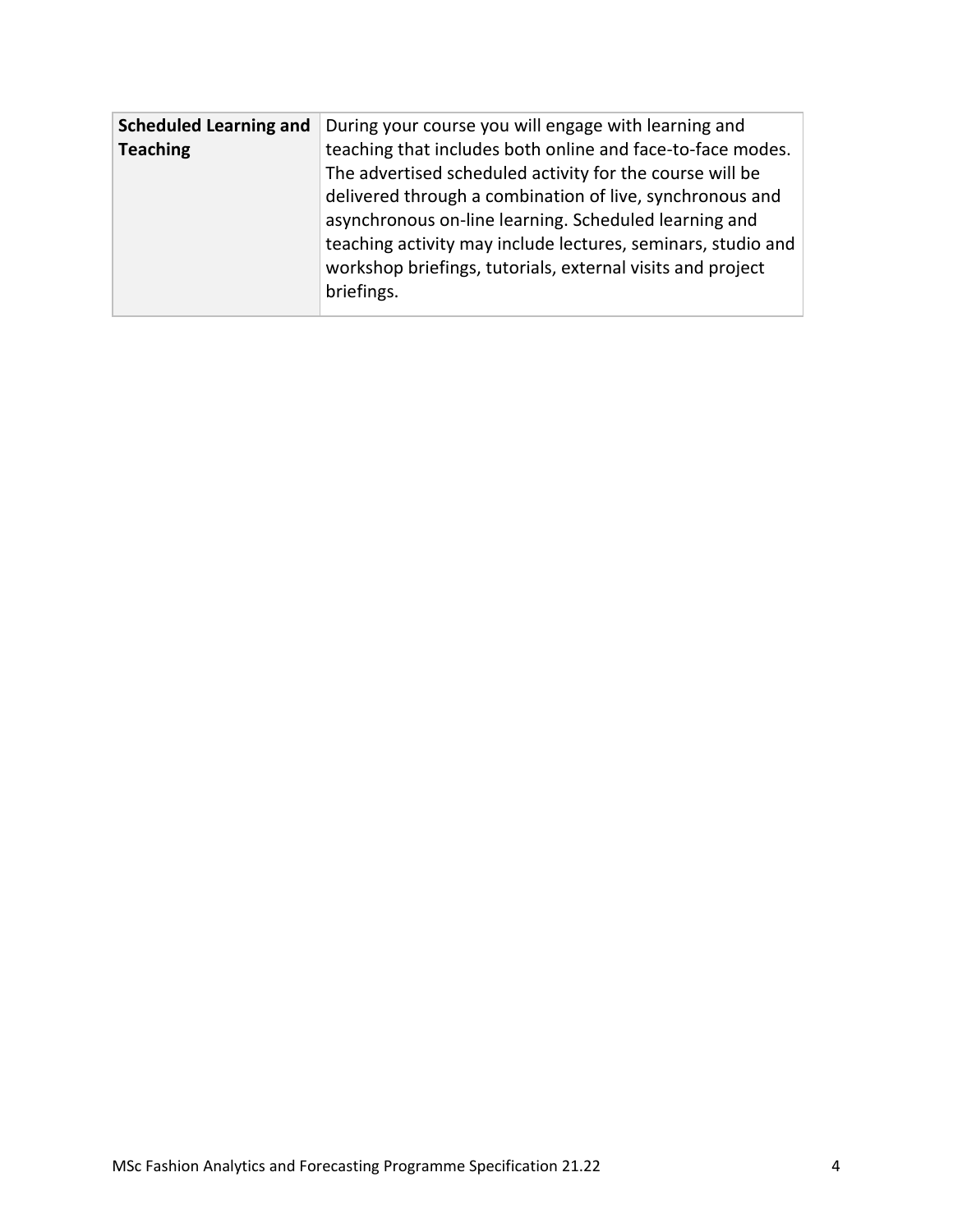# **Awards and Percentage of Scheduled Learning**

# **Year 1**

| <b>Percentage of Scheduled Learning</b> | 13             |
|-----------------------------------------|----------------|
| <b>Awards</b>                           | <b>Credits</b> |
| Postgraduate Certificate (Exit Only)    | 60             |
| Postgraduate Diploma (Exit Only)        | 120            |
| <b>Master of Science</b>                | 180            |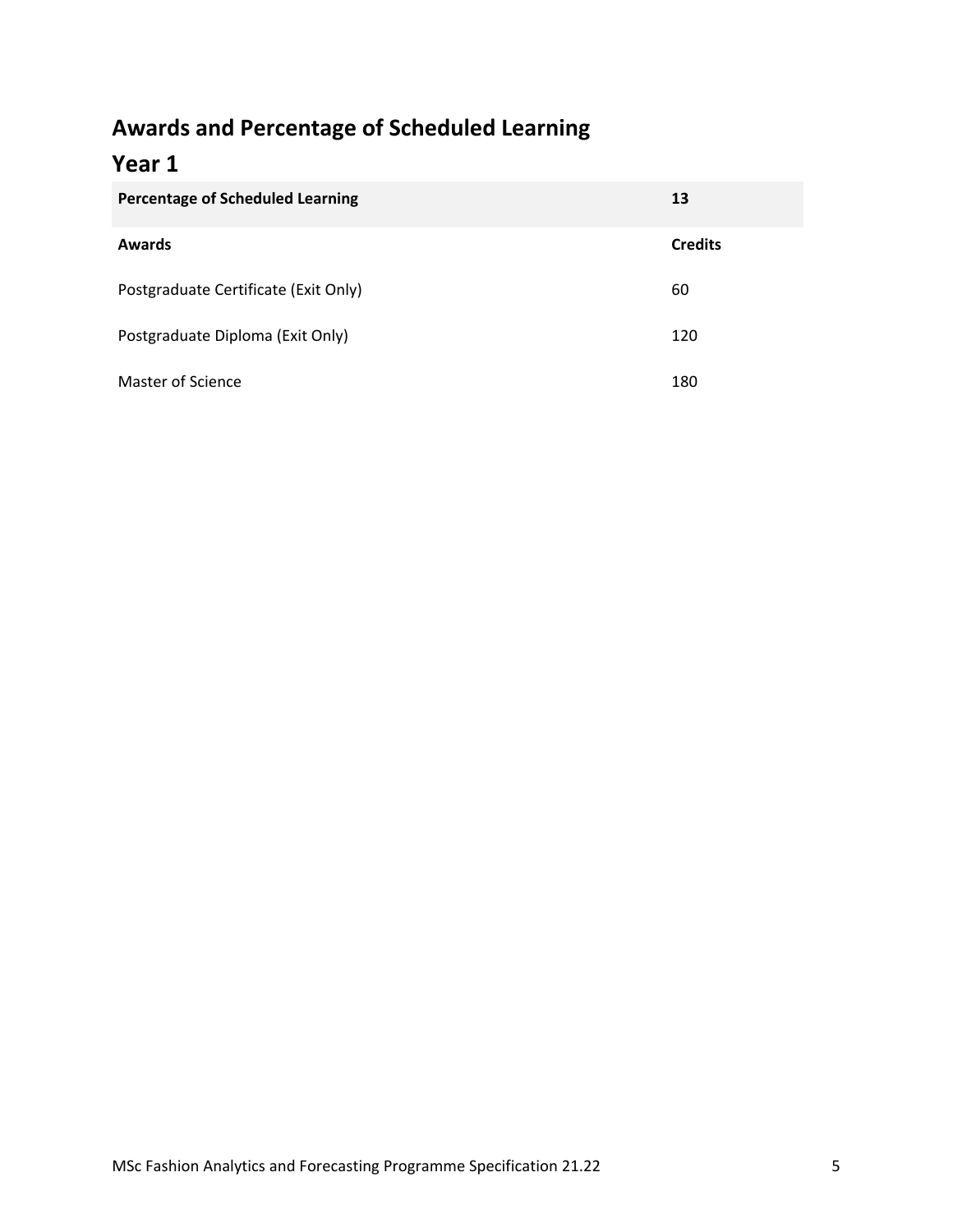# **Course Aims and Outcomes**

The Aims and Outcomes of this Course are as follows:

| Aim/Outcome   Description |                                                                                                                                                                                                                                                       |
|---------------------------|-------------------------------------------------------------------------------------------------------------------------------------------------------------------------------------------------------------------------------------------------------|
| Aim                       | To enable you to extend your knowledge and understanding of how<br>data can be harnessed for sustainable business practices in global<br>fashion.                                                                                                     |
| Aim                       | To support you in developing your data literacy, which is the general<br>capacity to adaptively, ethically and intentionally apply data analytics<br>to meet personal, professional and societal needs.                                               |
| Aim                       | To enable you to enhance your transferable skills including critical<br>thinking, research, data analytics, and communication through the<br>synthesis of theoretical and practical approaches to learning.                                           |
| Aim                       | To support your acquisition, application and evaluation of relevant<br>skills in advanced data analytics for decision making in the context of<br>sustainable fashion business supply chains.                                                         |
| Aim                       | To support the development of your digital and data-related<br>managerial skills to enhance your ability to contribute to the<br>operation of emerging fashion business models.                                                                       |
| Outcome                   | Develop a systematic knowledge and critical understanding of the<br>relationship between economics, consumer insights, and global<br>fashion business, and how advanced data analytics can add value to<br>sustainable business models.               |
| Outcome                   | Solve complex contemporary problems in fashion business by<br>creatively applying high level knowledge and practical data analysis.                                                                                                                   |
| Outcome                   | Develop skills in accurately interpreting and communicating<br>quantitative ideas and findings orally, visually and in writing and the<br>ability to reflect critically on methodologies used.                                                        |
| Outcome                   | Undertake advanced independent and original research, identifying<br>and applying appropriate research methodologies, data collection<br>and analysis techniques that enable decision making based on<br>reliable, valid, and ethically sourced data. |
| Outcome                   | Demonstrate proficiency in the use of software for data collection,<br>analysis and visualisation of information as relevant to fashion<br>business operations.                                                                                       |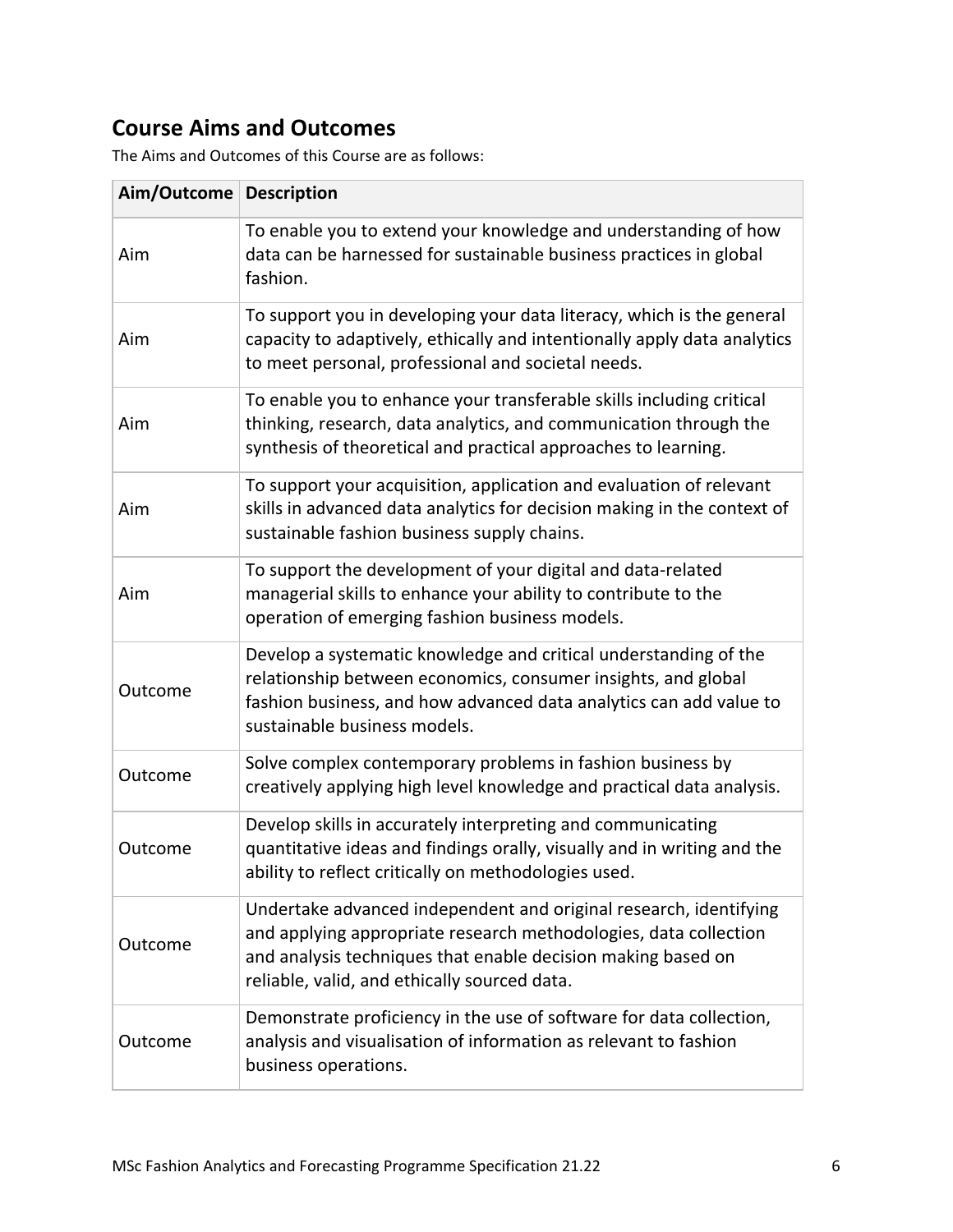| Develop your creative attributes including resilience, connectivity and |
|-------------------------------------------------------------------------|
| self-efficacy to support your personal and professional development     |
| by engaging with UAL's Creative Attributes Framework.                   |
|                                                                         |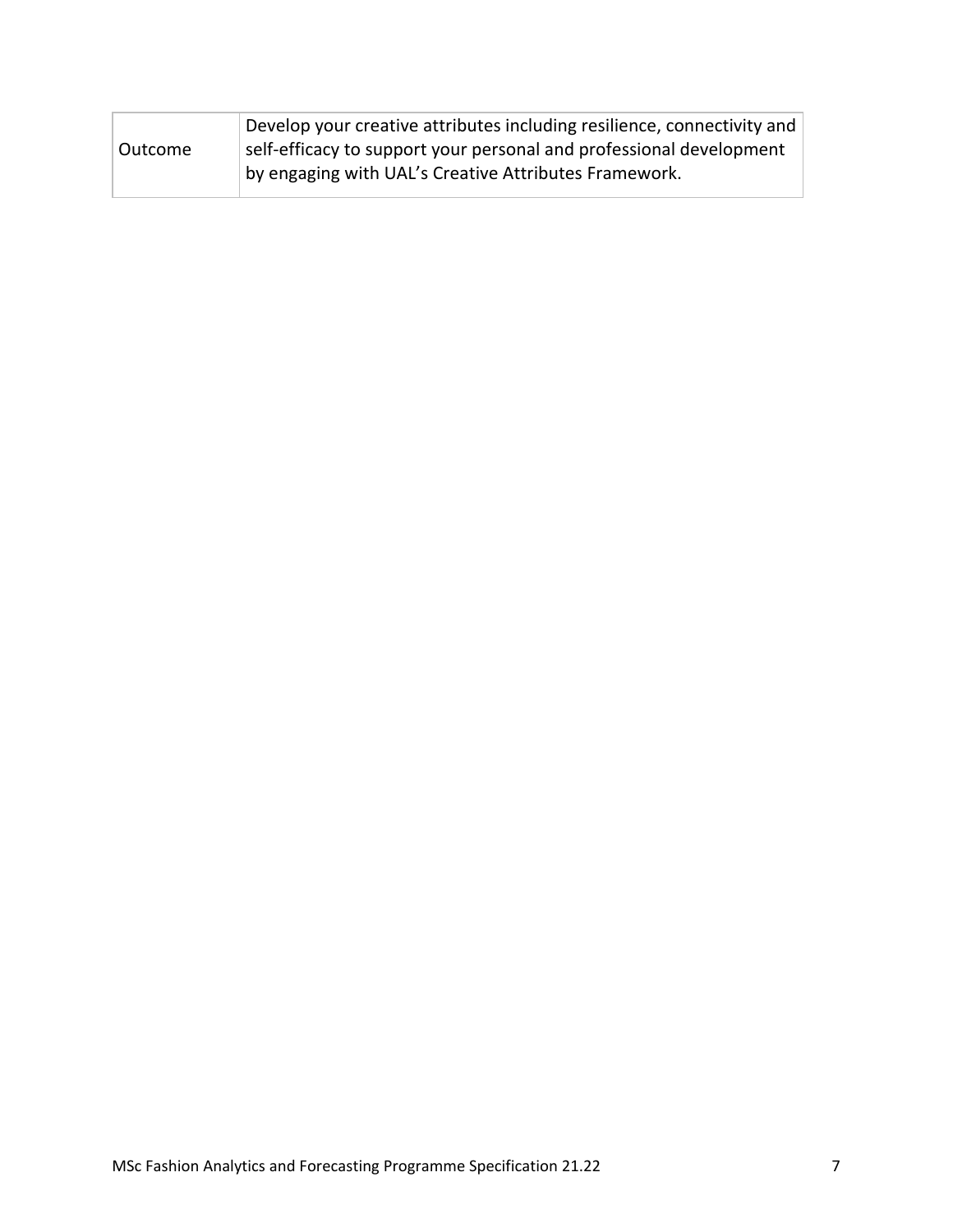|                | <b>Distinctive Features</b>                                                                                                                                                                                                                                                                                                                                                  |
|----------------|------------------------------------------------------------------------------------------------------------------------------------------------------------------------------------------------------------------------------------------------------------------------------------------------------------------------------------------------------------------------------|
| $\mathbf{1}$   | This MSc is the first Master's programme in the world to apply data analytics and<br>forecasting in the context of fashion business.                                                                                                                                                                                                                                         |
| 2              | This programme aims to enable graduates to use data analytics to creatively solve<br>complex real-world problems in the fashion industry from design, production and<br>consumption challenges through to considerations of environmental impact.                                                                                                                            |
| $\overline{3}$ | This is the first Master's programme to bring together the expertise of the three<br>schools of London College of Fashion in the application of highly contextualised<br>data analytics to Fashion Design and Technology, Fashion Media and<br>Communication and Fashion Business disciplines across the global fashion industry.                                            |
| $\overline{4}$ | This programme offers a premium online learning experience with a focus on the<br>use of live industry briefs to develop problem solving skills.                                                                                                                                                                                                                             |
| 5              | Graduates will gain skills in the use of a variety of industry-relevant software tools<br>for the collection, analysis and visualisation of data. Such tools currently include<br>Qualtrics, R Studio, IBM SPSS Statistics, Microsoft's SQL Server, Microsoft Power BI,<br>and Adobe In-Design. The list is regularly reviewed with industry partners to<br>ensure currency. |
| 6              | This programme has been developed in consultation with our industry partners in<br>response to an identified skills gap and so positions graduates well for<br>employment, consultancy or research futures in the fashion and allied industries.                                                                                                                             |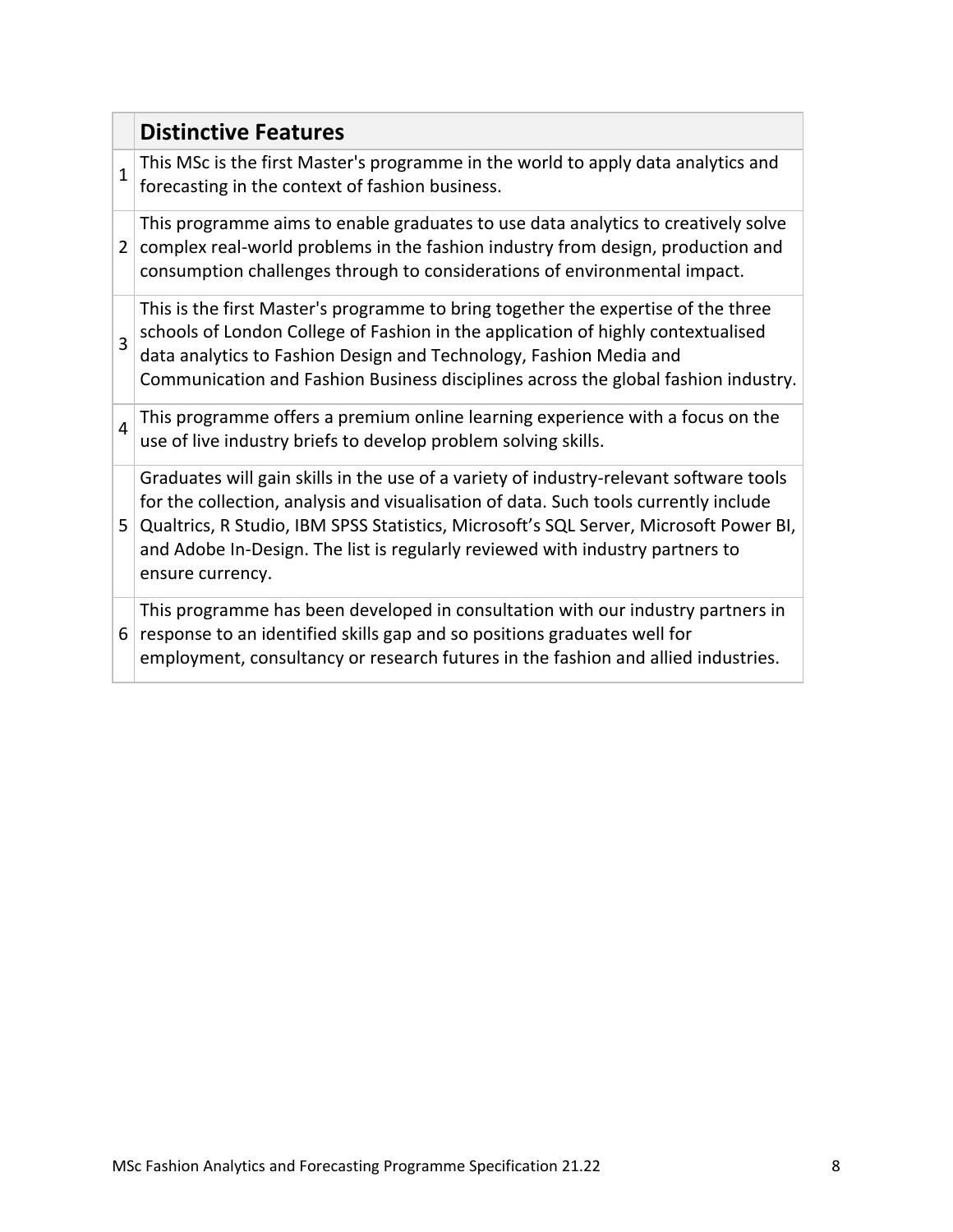## **Course Detail**

The global fashion industry is a highly competitive market in which the consumer now demands sustainable, efficient, and inclusive business operations. External shocks create risk and opportunity within the industry so accelerating the need for digital innovation and e-commerce initiatives. The need to harness data to improve fashion business models is at its peak in an industry that has traditionally relied on intuition and creative direction for setting global trends. Data-driven insights and accurate forecasts are needed to support investment decisions, model demand for new products, technologies and business practices. As such, fashion businesses must develop a strategic response to continual global economic change, sustainability agendas and technological developments to retain their competitive advantage. Accordingly, there is a growing need for graduates who are competent and confident in skills of data analysis.

The course is delivered fully online. It is unique in LCF as the first of our taught Master's courses to bring together the teaching and research expertise of all three schools. The Fashion Business School (FBS) leads the course with specialist units delivered by staff from School of Media and Communication (SMC) and School of Design and Technology (SDT). As an advanced signatory to the UN Principles of Responsible Management Education (PRME), FBS tailors its curriculum to meet the six principles of responsible management education. The curriculum emphasises the development of an understanding of the contemporary global fashion industry coupled with quantitative data literacy and data analytics in a world where unforeseen events have reinforced the importance of data-driven insights.

The course aims to provide you with a solid grounding in both theoretical and practical approaches to quantitative data analysis and visualisation within the wider disciplines of supply chain management, consumer insights, economics, and research methods as relevant to the contemporary global fashion industry. Our learning approaches encourage you to work autonomously and creatively whilst enabling you to develop confidence in becoming a reflective learner, strategic thinker, and effective decisionmaker.

### **Course Units**

The Course is divided into three 15-week 'blocks' of study (full-time). The first block is 60 credits and students who successfully complete this block are eligible to progress to the second block. The second block is a further 60 credits and students who complete blocks 1 and 2 are eligible to continue to the third and final block unit, *Master's Project*. Successful completion of this 60 credit unit renders you eligible for the award of a Master's degree. The final award classification is based upon the Master's Project only.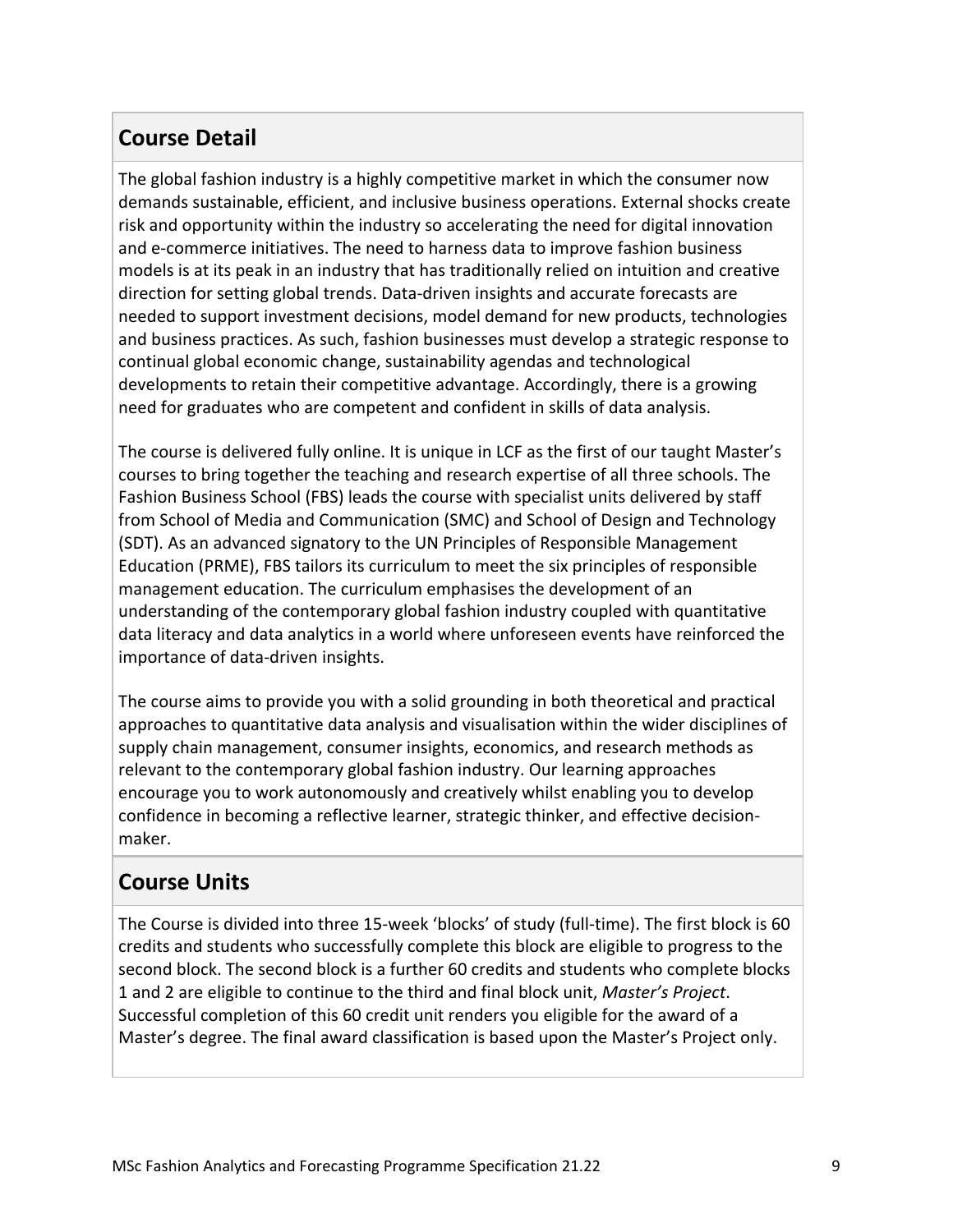#### **Postgraduate Block 1**

#### **Unit Name: Forecasting & the Global Fashion Economy (20 Credits)**

This unit will introduce you to the economic environment of the global fashion industry via an in-depth foundation in fundamental micro and macroeconomic concepts that lead to sustainable economic growth. You will be introduced to the economics of supply chain management and a wide range of advanced univariate forecasting techniques and their application via R Studio for predicting future economic trends relevant to the global fashion industry. The basic coding skills which you learn in this unit will provide a foundation for future units.

#### **Unit Name: Collaborative Challenge (20 Credits)**

This unit is your opportunity to innovate and explore developmental processes and engage with collaborative working practices. You will develop your professional negotiation, teamwork and networking skills that are essential in the cultural, entrepreneurial, and creative industries. The emphasis of this unit is on developing and showcasing your consultancy skills. You can engage with industry or college-based briefs.

#### **Unit Name: Connecting with Global Fashion Consumers (20 credits)**

This unit is delivered by LCF's School of Media and Communication. You will be introduced to the principles of communication with diverse consumer audiences and the role of data in fashion communication. The unit also emphasises data protection, privacy, and the ethical use of data in communications. You will develop your skills for storytelling and engaging global fashion consumer audiences through written and visual narratives.

#### **Postgraduate Block 2**

#### **Unit Name: Quantitative Research Methods (20 Credits)**

This unit is designed to support the development of the research design of your MSc Master's Project and your advanced quantitative research skills for consumer data collection and analysis. You will develop the advanced skills necessary for critically evaluating secondary research, designing reliable and valid quantitative research instruments, and conducting hypothesis tests with parametric and non-parametric statistical tests which will benefit the remainder of this course and your future employability. You will obtain experience in using industry relevant software to design, analyse and evaluate a consumer survey in response to a current fashion business problem of your choice.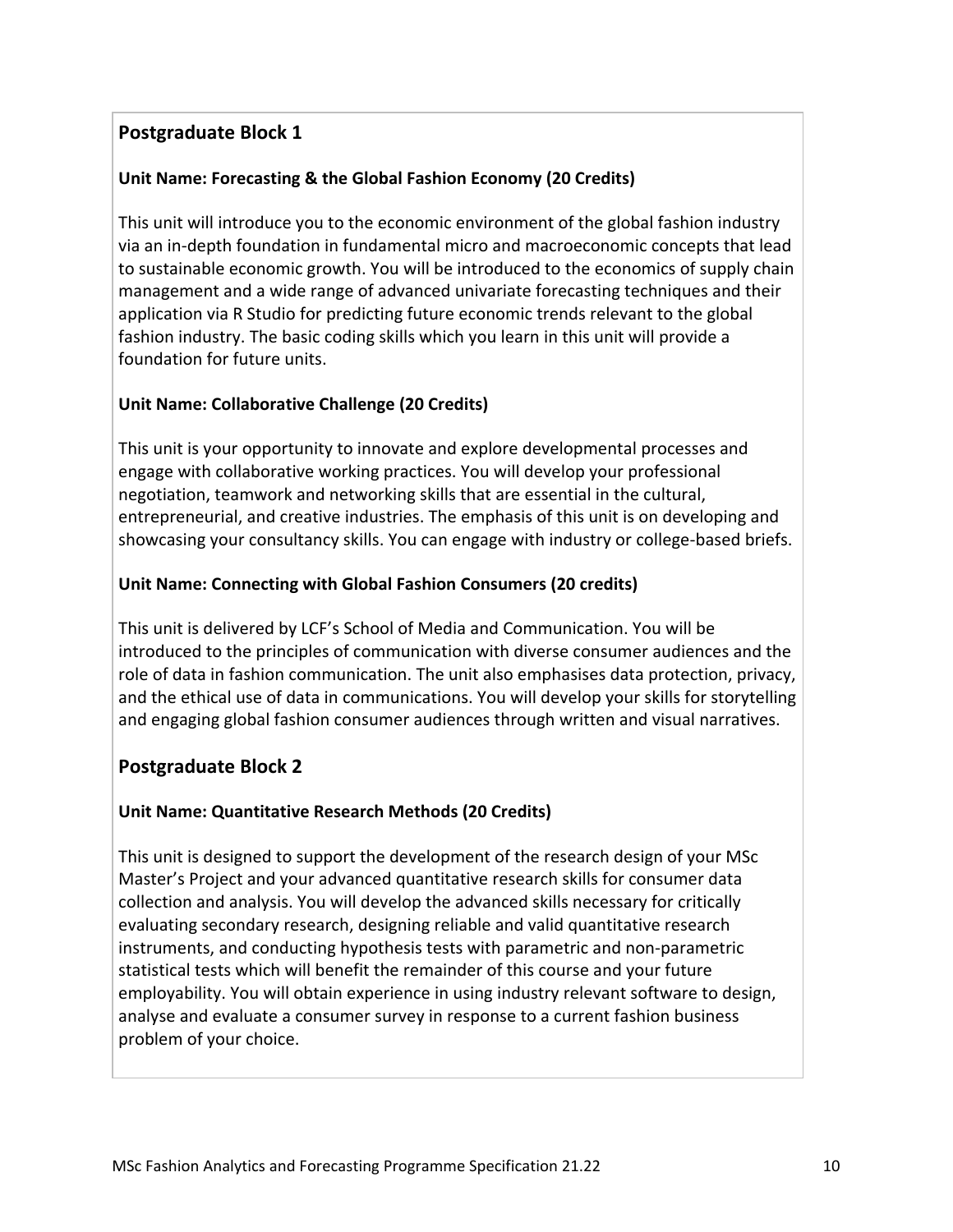#### **Unit Name: Principles of Machine Learning for Fashion Analytics (20 Credits)**

This unit aims to develop your understanding of e-commerce led fashion business models and introduce the basic theory underpinning key machine learning and data mining techniques for uncovering hidden insights from Big Data in fashion. The unit will focus on the practical application of supervised learning algorithms and data mining techniques on fashion consumer data with a critical appraisal of the associated ethical issues. You will be exposed to a toolbox of automated machine learning algorithms. The skills you develop will enable you to successfully apply a selected machine learning or data mining algorithm on fashion-related Big Data.

#### **Unit Name: Data Driven Fashion Product Innovation (20 Credits)**

This unit is delivered by LCF's School of Design and Technology with the aim of challenging traditional assumptions of fashion industry practices by using data in fashion product innovation. Fashion design requires a dynamic supply chain management process to meet contemporary demands for better products. This in turn requires data analytics to inform the development of sustainable business models. The strategic application of complex data from a wide range of sources will validate a concept and situate this in a contemporary context that drives advanced practices in fashion product innovation. You will learn to critically analyse the impact of changing consumer preferences on product life cycles, supply chain strategies, and sustainable business models. The analysis will support you to propose a conceptual framework and/or fashion product innovation idea for a specific market or sector.

#### **Postgraduate Block 3**

#### **Unit Name: Master's Project (60 Credits)**

The Master's Project is an important piece of work central to achieving the course aims, which will provide an opportunity for you to demonstrate your knowledge and skills in relation to the course learning outcomes. Throughout the Master's Project, you are guided and supported by tutorials and peer and staff evaluation at interim stages. You will be allocated a supervisor for your project and will complete a learning contract outlining how you intend to develop and deliver your project.

The credit framework conforms to the University of the Arts London framework in which the unit of credit is 20 credits (equivalent to 200 hours of student study time). All credits on the MSc programme are at postgraduate level 7.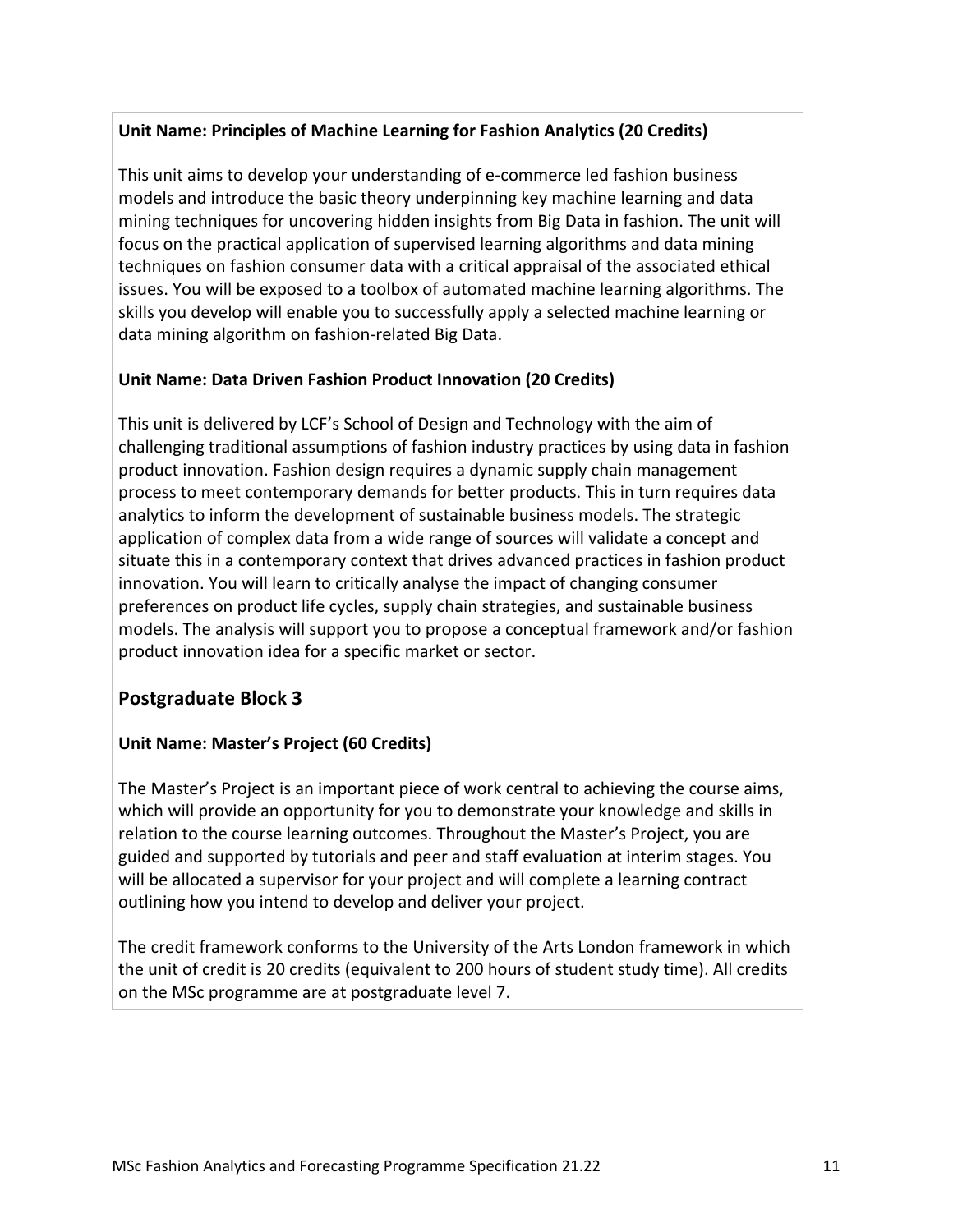# **Learning and Teaching Methods**

*The following teaching and learning methods are employed to support the integrated aims of the course outcomes:*

- Online asynchronous (pre-recorded) and online synchronous (live) lectures and briefings (large group)
- Online synchronous seminars (small group)
- Online asynchronous and online synchronous practical workshops and demonstrations (small group)
- Online academic skills workshops including library induction (small group)
- Online synchronous tutorials (individual or small group)
- Online asynchronous and online synchronous peer-to-peer and/or tutor feedback sessions (individual or small group)
- Presentations (live or pre-recorded)
- Independent learning (individual or small group)

### **Assessment Methods**

*The following assessment methods are employed to support the integrated aims of the course outcomes:*

- Formative assessment opportunities are provided within each unit to enable you to check the progress of your learning.
- A range of varied summative assessment methods are used including:
	- o Project portfolio comprising of technical prototypes and presentations
	- o Essays and reports
	- o Time-constrained analysis exercises
	- o Master's project, which requires the production of a body of work through independent study that demonstrates a high level of quantitative research, advanced critical and analytical skills, an innovative approach to problemsolving and an ability to work in collaboration with the fashion industry.

# **Reference Points**

The following reference points were used in designing the course:

- UAL Learning, Teaching and Enhancement Strategy (2015-22)
- UAL Higher Education Assessment Policy
- UAL Assessment Criteria Descriptors (Level 7)
- QAA Framework for Higher Education Qualifications
- UK Quality Code for Higher Education
- QAA Subject Benchmark Statements (Master's Degrees in Business and Management, 2015)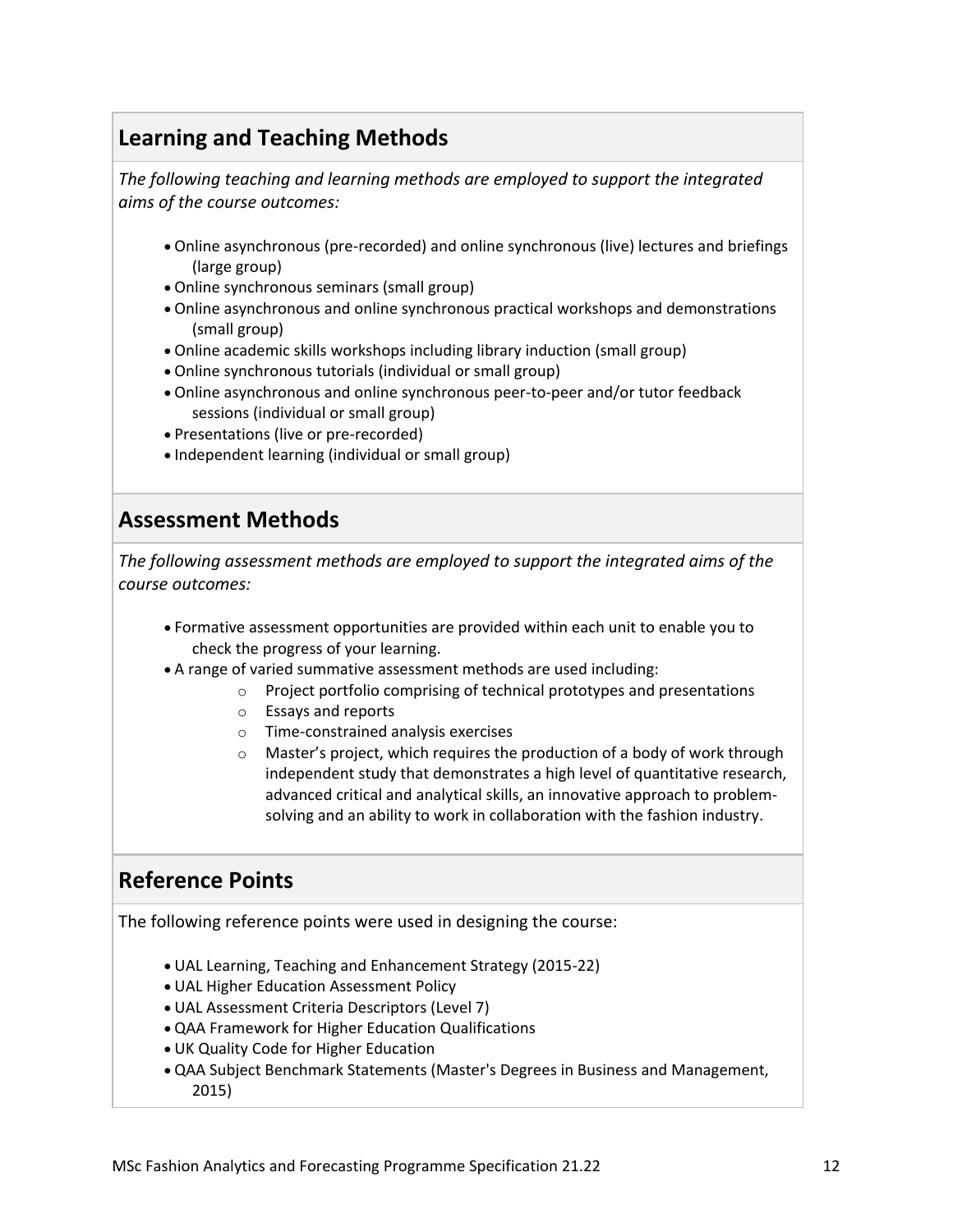UN Principles of Responsible Management Education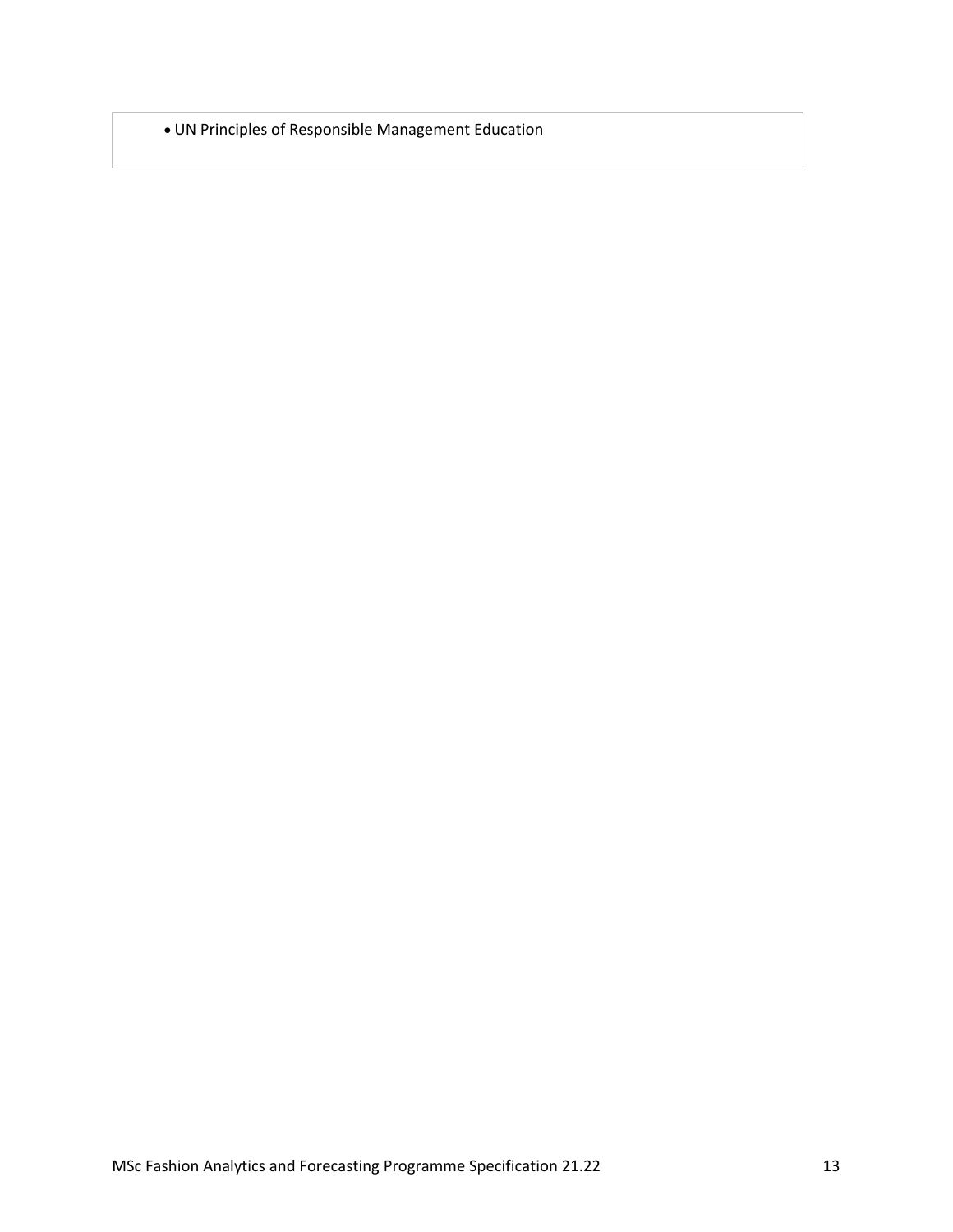# **Course Diagram**

**MSc Fashion Analytics and Forecasting** – PLEASE NOTE DUE TO VACATION DATES, SPECIFIC DELIVERY WEEKS MAY CHANGE.

S=summative assessment

#### E1, E2=summative element assessment

| <b>LEVEL 7</b>                                                                                      |              |                                                                                                 |                                               |                                                                                                                 |              |
|-----------------------------------------------------------------------------------------------------|--------------|-------------------------------------------------------------------------------------------------|-----------------------------------------------|-----------------------------------------------------------------------------------------------------------------|--------------|
| <b>BLOCK 1</b>                                                                                      |              | <b>BLOCK 2</b>                                                                                  |                                               | <b>BLOCK3</b>                                                                                                   |              |
| $1 \mid 2 \mid 3 \mid$<br>5 <sup>5</sup><br>$6 \mid 7$<br>$\overline{4}$                            |              |                                                                                                 |                                               | 8 9 10 11 12 13 14 15 16 17 18 19 20 21 22 23 24 25 26 27 28 29 30 31 32 33 34 35 36 37 38 39 40 41 42 43 44 45 |              |
| <b>Forecasting and</b><br>the Global<br>Fashion<br>E <sub>1</sub><br><b>Economy</b><br>(20 credits) | <b>E2</b>    |                                                                                                 |                                               |                                                                                                                 |              |
| <b>Collaborative Challenge</b><br>$\mathsf{S}$<br>(20 credits)                                      |              |                                                                                                 |                                               |                                                                                                                 |              |
| <b>Connecting with Global Fashion</b><br><b>Consumers</b><br>(20 credits)                           | $\mathsf{S}$ | <b>Quantitative Research Methods</b><br>(20 credits)                                            |                                               | $\mathsf{S}$                                                                                                    |              |
|                                                                                                     |              | <b>Principles of Machine</b><br><b>Learning for Fashion</b><br><b>Analytics</b><br>(20 credits) | E1                                            | <b>E2</b>                                                                                                       |              |
|                                                                                                     |              | (20 credits)                                                                                    | <b>Data Driven Fashion Product Innovation</b> | $\mathsf{s}$                                                                                                    |              |
|                                                                                                     |              |                                                                                                 |                                               | <b>Master's Project</b><br>(60 credits)                                                                         | <sub>S</sub> |